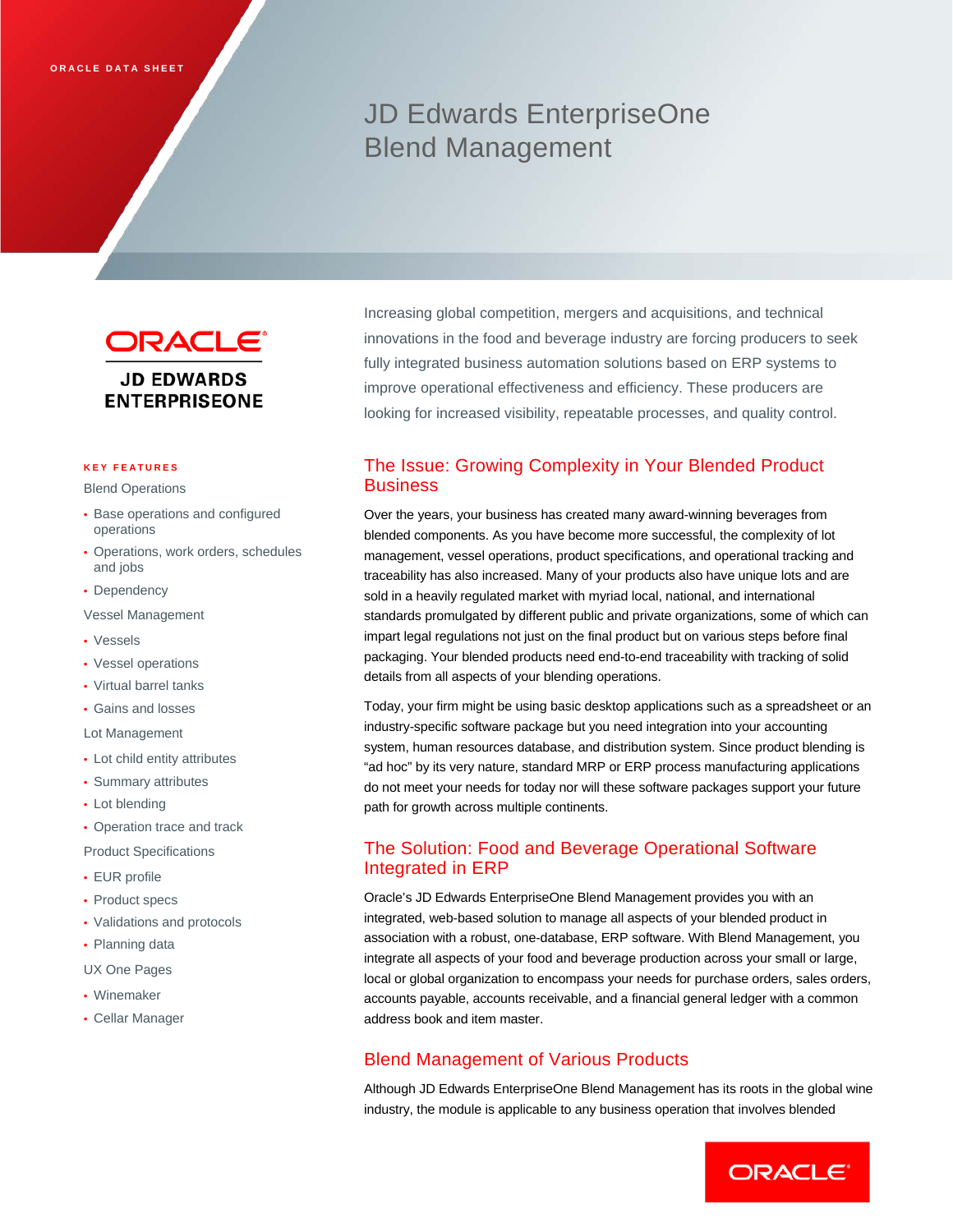liquids for human consumption including:

• Juices

I

- Distilled spirits
- Powders or aggregates

### Solving a Plethora of Problems

Your products have unique values for each production method. With JD Edwards EnterpriseOne Blend Management, you identify weighted averages, and maximum and minimum values for each component of the blend. Managed blends include tracked component lots for different products. Consider these questions:

- Which products contain Grower ABC's grapes?
- Product 123 is made up of which block's berries?
- Which product lots contain additive 345?

Your operation may also require answers to complex, yet typical, scenarios for production. For example, with Blend Management you accumulate and apply the attributes of individual barrels to a final product configuration. Consider a group of 5 American oak barrels and 15 French oak barrels that result in a style of 75 percent French oak and 25 percent American oak.

Similarly, operational monitoring goes well beyond product management. You configure multiple operations to be performed on your product during its creation and storage, check individual status flags and data fields for each specific step, and track the effects of individual, actual value, attributes. For example, the operational effect of the attribute "material type" can be tracked to each resulting lot of juice produced at your facility.

#### Feature/Function Highlights

- **Maintain key lot attributes:** Lot attributes are recalculated whenever an activity is performed against a blend lot. In addition, because work can be scheduled for the future, any change to any of these lot attributes on the current lot is pushed forward to all associated activities in the future. Lot attributes include:
	- Source **composition** (harvest, variety and appellation, expressed in percentages)
	- **Quality** results
	- Cumulative **additives** (expressed in parts per million)
	- Additive Threshold Checking—Specify active ingredient limits per specific operation level or the cumulative result for all operations over a blend lot.
	- Component **costs**
	- End use reservation (intended use of the material)
- **Sample Management:** Manage sampling requirements, including sample size, container, instructions**, and** the ability to reuse samples for more than one quality test to gain visibility and control over the sampling process.
- **Manage vessels:** View the current blend lot attributes in a vessel, as well as planned lots from future operations, and a history of lots from completed operations.
	- Override Lot Attributes—retains user overrides of lot attributes when making a new vessel assignment or swapping out vessels so the operator does not have to re-enter the information, thus improving productivity and reducing errors.
- **Define and manage blend activities:** Define an overall blend process with configured operation types giving producers control and visibility. Each configured